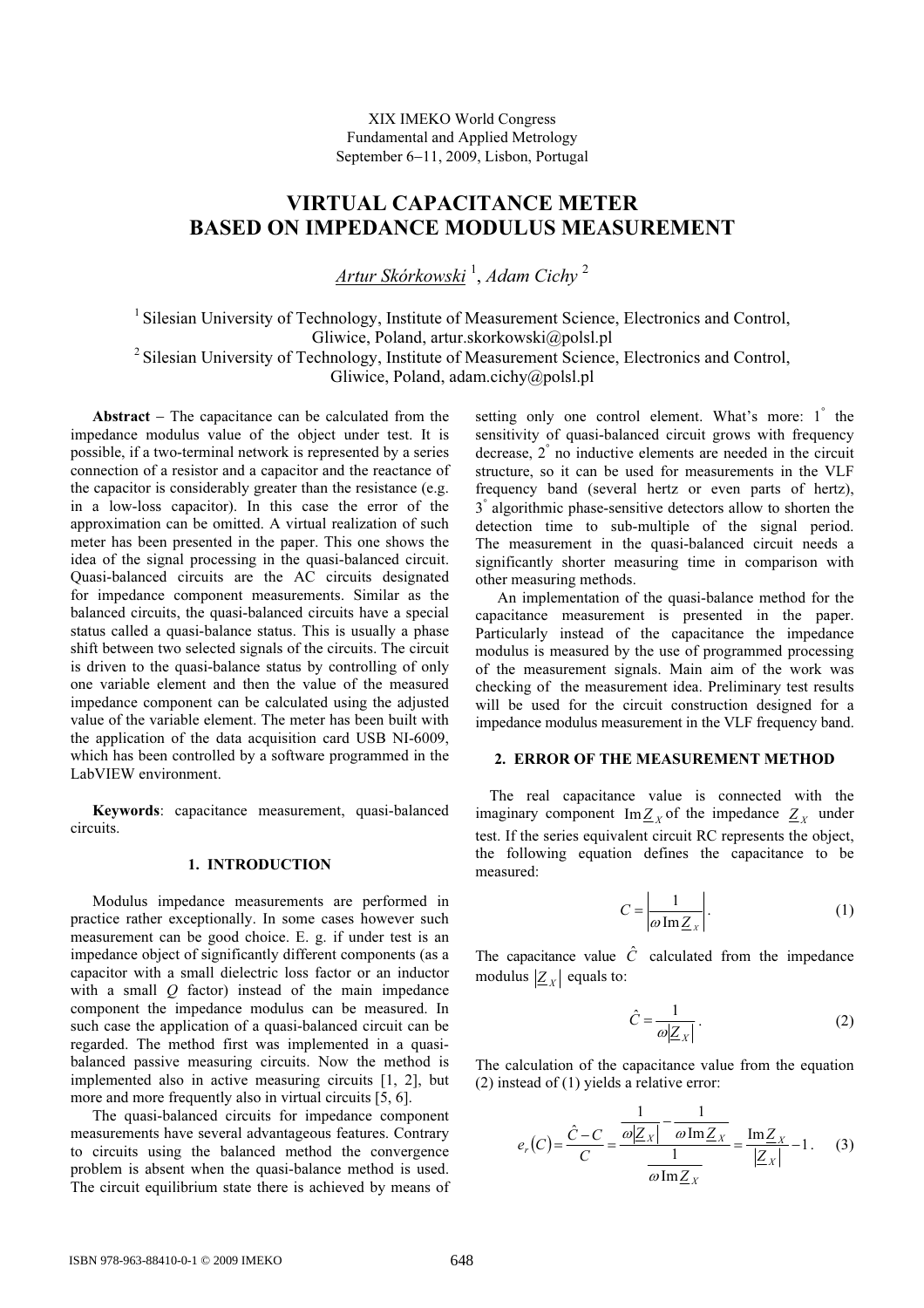Impedance modulus is bound with the impedance components by the following equation:

$$
\left|\underline{Z}_X\right|^2 = \left[\text{Re}\,\underline{Z}_X\right]^2 + \left[\text{Im}\,\underline{Z}_X\right]^2. \tag{4}
$$

The equation (4) can be written in the form:

$$
\left|\underline{Z}_X\right|^2 = \left(\text{Im}\,\underline{Z}_X\right)^2 \left[\left(\frac{\text{Re}\,\underline{Z}_X}{\text{Im}\,\underline{Z}_X}\right)^2 + 1\right].\tag{5}
$$

Taking into account the definition of the dielectric loss factor tan $\delta$ :

$$
\tan \delta = \frac{\text{Re}\,\underline{Z}_X}{\text{Im}\,\underline{Z}_X} \tag{6}
$$

the equation (3) of the error caused by the capacitance calculation from the approximate equation (2), can be written in the form:

$$
e_r(C) = \frac{1}{\sqrt{1 + \tan^2 \delta}} - 1.
$$
 (7)

The curve of the relative error vs. the dielectric loss factor  $tan \delta$  is shown in the Fig. 1.



Fig. 1. The relative error of the capacitance measurement result versus the dielectric loss factor tan $\delta$  of the capacitor.

The relative error of the capacitance calculation caused by the approximation of the impedance imaginary component by the impedance modulus should be less than accepted limit value ε:

$$
|e_r(C)| \le \varepsilon \,. \tag{8}
$$

Putting (7) into (8) there is obtained:

$$
\left|\frac{1}{\sqrt{1 + \tan^2 \delta}} - 1\right| \le \varepsilon \,. \tag{9}
$$

Because tan $\delta$  > 0 (so the denominator is always bigger than 1), then

$$
\left|\frac{1}{\sqrt{1+\tan^2\delta}} - 1\right| = 1 - \frac{1}{\sqrt{1+\tan^2\delta}}.\tag{10}
$$

The condition (9) can be written in the form:

$$
1 - \frac{1}{\sqrt{1 + \tan^2 \delta}} \le \varepsilon \,,\tag{11}
$$

From  $(11)$  results the following condition:

$$
\tan \delta \le \frac{\sqrt{\varepsilon (2 - \varepsilon)}}{1 - \varepsilon}.
$$
 (12)

### 3. QUASI-BALANCED CIRCUIT FOR MEASUREMENT OF IMPEDANCE COMPONENTS

The essential structure of the quasi-balanced circuit for the impedance modulus measurement is shown in the Fig. 2.



Fig. 2. A block diagram of the quasi-balanced circuit for the measurement of the impedance modulus.

The block X contains the impedance  $Z_X$  under test and supplying circuits (a generator). Measuring output signals are respectively:  $U_X$  – voltage drop thorough impedance under test, and  $I_X$  – the current flowing thorough this impedance. Signals  $U_X$  and  $I_X$  are processed according to the diagram presented in the Fig. 2. Signals  $w_1$  and  $w_2$  on the phase-sensitive detector inputs are described by equations:

$$
\begin{cases} \underline{w}_1 = \underline{U}_X + b\underline{I}_X \\ \underline{w}_2 = j\underline{U}_X + b\underline{I}_X \end{cases} . \tag{13}
$$

The quasi-balance state of the circuit consists in a phase shift angle between the signals  $w_1$  and  $w_2$  equals to  $-\pi/4$ . This state is described by the condition:

$$
Arg\left(\frac{\underline{w}_1}{\underline{w}_2}\right) = -\frac{\pi}{4}.
$$
 (14)

From  $(14)$  results the following equation:

$$
\operatorname{Re}\left(\frac{\underline{w}_1}{\underline{w}_2}\right) = -\operatorname{Im}\left(\frac{\underline{w}_1}{\underline{w}_2}\right). \tag{15}
$$

The ratio of the distinguished signals  $w_1$  and  $w_2$  is bound with the measured impedance:

$$
\frac{w_1}{w_2} = \frac{U_x + bI_x}{jU_x + bI_x} = \frac{\frac{U_x}{I_x} + b}{j\frac{U_x}{I_x} + b} = \frac{Z_x + b}{jZ_x + b}.
$$
 (16)

After conversion of the  $(16)$  the following equation there is obtained: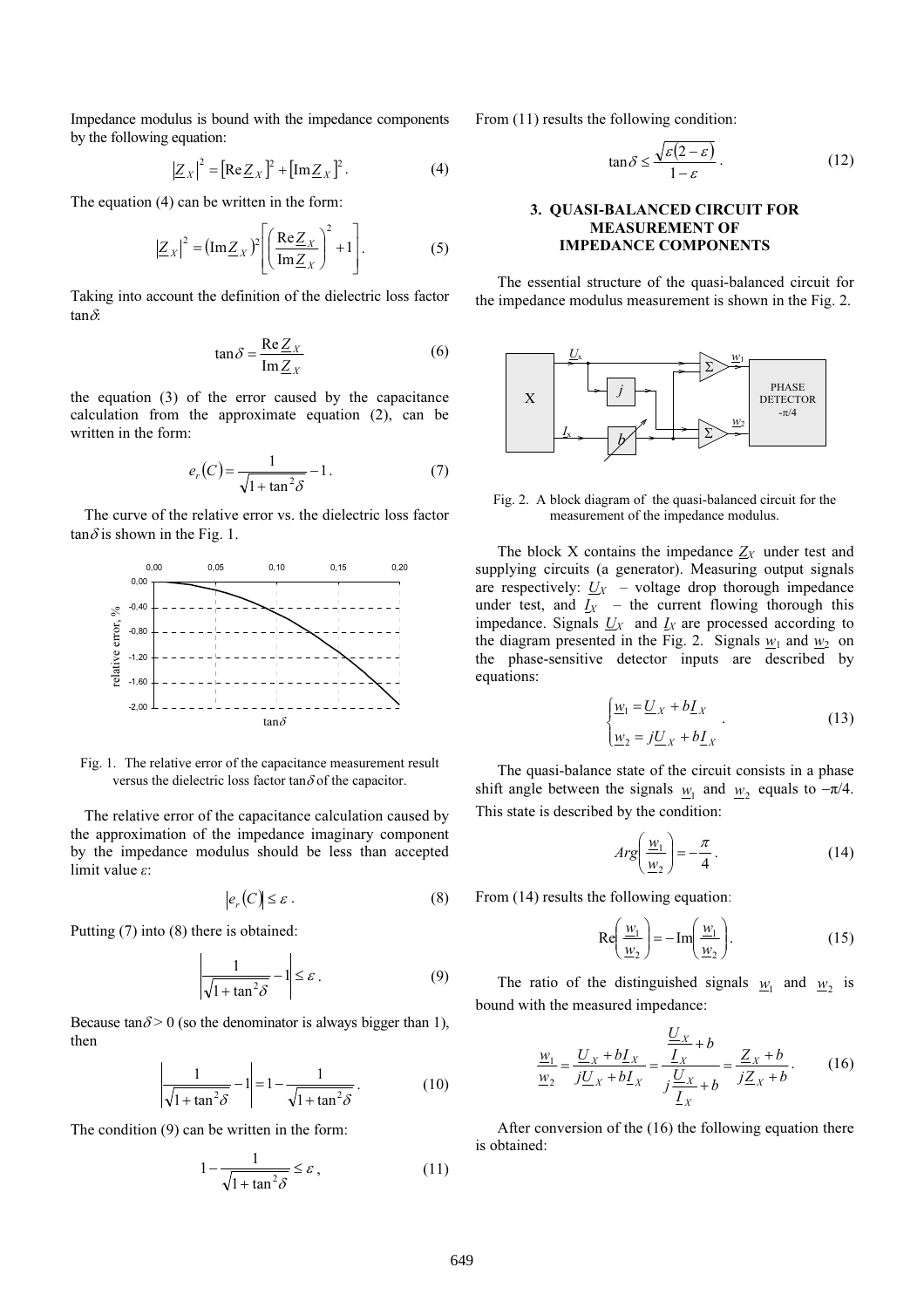$$
\frac{w_1}{w_2} = \frac{-j|Z_x|^2 - jb \text{Re} Z_x - b \text{Im} Z_x}{|jZ_x + b|^2} + \frac{b \text{Re} Z_x + jb \text{Im} Z_x + b^2}{|jZ_x + b|^2}
$$
\n(17)

As it was told, the quasi-balance state of the analyzed circuit consists in the phase shift angle between distinguished signals w<sub>1</sub> and w<sub>2</sub> equal  $-\pi/4$ . The real and imaginary parts of the  $(17)$  are equal, respectively:

$$
\operatorname{Re}\frac{w_1}{w_2} = \frac{b \operatorname{Re}\underline{Z}_X - b \operatorname{Im}\underline{Z}_X + b^2}{\left|j \underline{Z}_X + b\right|^2},\tag{18}
$$

and:

$$
\operatorname{Im}\frac{\underline{w}_1}{\underline{w}_2} = \frac{-|\underline{Z}_X|^2 - b \operatorname{Re}\underline{Z}_X + b \operatorname{Im}\underline{Z}_X}{|j\underline{Z}_X + b|^2}.
$$
 (19)

Comparing  $(18)$  with  $(19)$ , there is obtained:

$$
b \operatorname{Re} Z_{X} - b \operatorname{Im} Z_{X} + b^{2} = |\underline{Z}_{X}|^{2} + b \operatorname{Re} Z_{X} - b \operatorname{Im} Z_{X}. \quad (20)
$$

Hence:

$$
\left|\underline{Z}_X\right|^2 = b^2\,,\tag{21}
$$

Finally the impedance modulus equation can be written in the form:

$$
|\underline{Z}_X| = b. \tag{22}
$$

If the circuit is used for the capacitance measurement, the equation expressing the approximate capacitance value can be written in the form:

$$
\hat{C} = \frac{1}{\omega |Z_x|} = \frac{1}{\omega b} \,. \tag{23}
$$

# 4. VIRTUAL INSTRUMENT FOR MEASUREMENTS OF IMPEDANCE COMPONENTS

The measuring idea described by the block diagram (Fig. 2) was implemented in virtual instrument (Fig. 3). Measuring signals of the capacitor under test: the voltage drop, and the current transferred into voltage have been led to the acquisition card USB NI 6009. Next signal processing is made by the program written in graphic programming environment LabVIEW.

Basic blocks of the virtual instrument designed for the capacitance measurements are:

- The amplifier B of the settled gain. It forms the signal  $U_B$ proportional to the current  $I_x$  flowing thorough the impedance under test,
- The phase shifter PF. It shifts the time course of the signal  $U_A = U_x$  by the angle 90° (it is equivalent to the multiplication by the imaginary unit  $i$ ),
- The summing nodes. They generate the distinguished signals  $w_1$  and  $w_2$ ,

 The phase sensitive detector DF. It indicates the phase shift between distinguished signals  $w_1$  and  $w_2$ .



Fig. 3. The LabVIEW realization of the virtual capacitance meter.

#### 5. MEASURING CIRCUIT TESTING

Most important module of the worked out virtual instrument is the phase sensitive detector, DF. This module is decisive for the measurement accuracy. A lot of different circuits commonly used for phase shift measurement were tested: circuits with pulse counters, circuits with the time to pulse height converter (TPHC), circuits with the time expander forming time to digital converters (TDC). In final circuit two different phase meters were checked to verify phase sensitive detection results.

The first solution of the phase meter is based on the dependence between the average value calculated for the instantaneous values of two voltage courses in the half period, and the phase shift value between time courses of the two voltages. This idea is easily adaptable in virtual instruments. The phase shift measurement of the sampled time courses must regard the sampling frequency, especially if the method is based on the averaging procedure.

The phase shift measurement accuracy based on this method depends on the averaging procedure (width of the averaging filter window). The standard deviation of the measured phase shift between two signals depends on the averaging window width, used for the averaging of instantaneous values of the signals (Tab. 1). It depends of course also on the sampling frequency.

If the averaging window width is increased (calculation basing on the larger sample number) the changes of the averaging filter output signal are smaller. In this case it must be noticed however, the latency time for resulting output signal of the averaging is longer. The choice of the optimal averaging window have to be based both on the sampling frequency of the compared signals, and theirs own frequency. Many tests of the virtual instrument were performed at measurement signal frequency changed in the range 10 Hz up to 100 Hz (standard frequency was 50 Hz). From results listed in the Tab. 1 it can be concluded the optimal averaging window width is 1 kS, for the frequency